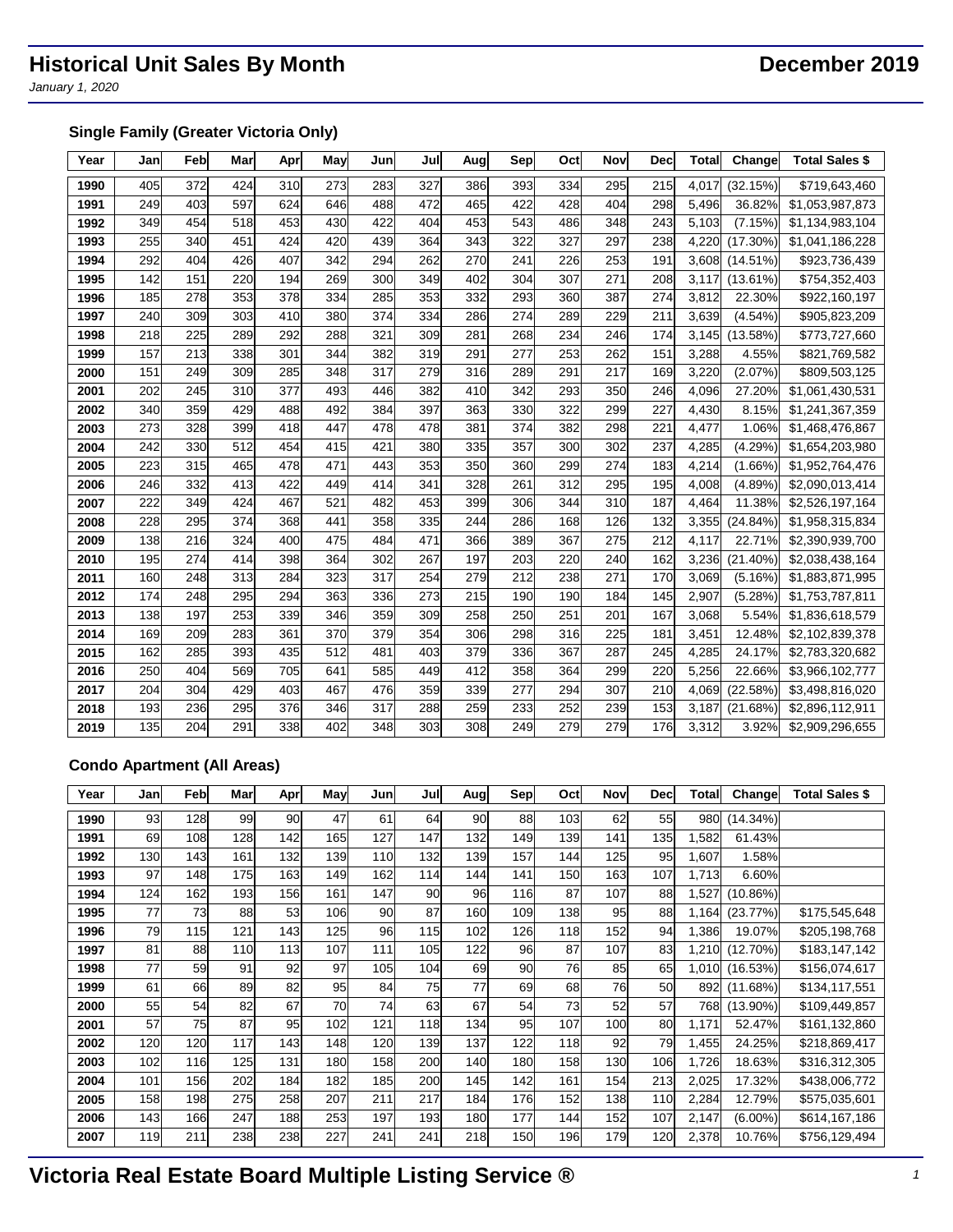*January 1, 2020*

## **Condo Apartment (All Areas)**

| Year | Jan | Feb | Mar | Apr | May | Jun | Jul | Aug | Sep | Oct | Nov | Decl | <b>Total</b> | Changel    | <b>Total Sales \$</b> |
|------|-----|-----|-----|-----|-----|-----|-----|-----|-----|-----|-----|------|--------------|------------|-----------------------|
| 2008 | 125 | 177 | 170 | 235 | 168 | 180 | 168 | 160 | 111 | 76  | 77  | 53   | .700         | (28.51%)   | \$544,351,799         |
| 2009 | 62  | 109 | 163 | 204 | 223 | 242 | 252 | 218 | 197 | 203 | 174 | 115  | 2,162        | 27.18%     | \$672,190,654         |
| 2010 | 112 | 192 | 195 | 191 | 202 | 168 | 136 | 113 | 100 | 128 | 123 | 105  | .765         | (18.36%)   | \$571,000,479         |
| 2011 | 90  | 134 | 172 | 153 | 123 | 177 | 147 | 128 | 128 | 145 | 104 | 89   | .590         | $(9.92\%)$ | \$517,654,899         |
| 2012 | 112 | 136 | 142 | 171 | 167 | 158 | 143 | 127 | 127 | 92  | 98  | 65   | .538         | (3.27%)    | \$481,824,213         |
| 2013 | 81  | 112 | 121 | 149 | 142 | 164 | 127 | 125 | 105 | 126 | 99  | 92   | .443         | $(6.18\%)$ | \$438,410,917         |
| 2014 | 92  | 107 | 158 | 163 | 166 | 145 | 150 | 151 | 139 | 141 | 120 | 94   | .626         | 12.68%     | \$528,430,417         |
| 2015 | 90  | 139 | 187 | 224 | 192 | 203 | 219 | 175 | 181 | 176 | 159 | 114  | 2,059        | 26.63%     | \$672,206,471         |
| 2016 | 151 | 207 | 276 | 293 | 379 | 338 | 271 | 265 | 205 | 215 | 170 | 141  | 2,911        | 41.38%     | \$1,031,954,790       |
| 2017 | 170 | 206 | 294 | 287 | 287 | 307 | 243 | 206 | 214 | 213 | 220 | 136l | 2,783        | $(4.40\%)$ | \$1,169,837,032       |
| 2018 | 118 | 174 | 211 | 225 | 237 | 230 | 188 | 195 | 149 | 180 | 152 | 103  | 2.162        | (22.31%)   | \$1.019.720.174       |
| 2019 | 111 | 129 | 196 | 203 | 244 | 216 | 215 | 203 | 221 | 178 | 161 | 121  | 2.198        | 1.67%      | \$1,025,842,000       |

## **Row/Townhouse (All Areas)**

| Year | Jan | Feb | Mar | Apr | May | Jun | Jul             | Aug | Sep | Oct | Nov | Dec | <b>Total</b> | Change      | <b>Total Sales \$</b> |
|------|-----|-----|-----|-----|-----|-----|-----------------|-----|-----|-----|-----|-----|--------------|-------------|-----------------------|
| 1990 | 85  | 79  | 79  | 76  | 46  | 49  | 57              | 69  | 54  | 48  | 63  | 39  | 744          | 34.05%      |                       |
| 1991 | 60  | 60  | 117 | 120 | 115 | 91  | 73              | 76  | 77  | 63  | 65  | 52  | 969          | 30.24%      |                       |
| 1992 | 70  | 92  | 97  | 80  | 69  | 84  | 80              | 83  | 90  | 103 | 59  | 38  | 945          | (2.48%)     |                       |
| 1993 | 52  | 76  | 80  | 100 | 79  | 85  | 81              | 59  | 86  | 60  | 60  | 56  | 874          | $(7.51\%)$  |                       |
| 1994 | 49  | 66  | 83  | 94  | 92  | 63  | 47              | 50  | 56  | 50  | 51  | 33  | 734          | $(16.02\%)$ |                       |
| 1995 | 29  | 37  | 34  | 29  | 41  | 51  | 43              | 64  | 55  | 48  | 34  | 24  | 489          | (33.38%)    | \$97,764,670          |
| 1996 | 40  | 42  | 59  | 64  | 65  | 36  | 47              | 53  | 64  | 53  | 71  | 44  | 638          | 30.47%      | \$129,043,913         |
| 1997 | 39  | 45  | 51  | 78  | 58  | 75  | 44              | 56  | 41  | 48  | 51  | 27  | 613          | $(3.92\%)$  | \$124,242,180         |
| 1998 | 18  | 35  | 48  | 55  | 45  | 49  | 39              | 41  | 37  | 28  | 39  | 24  | 458          | (25.29%)    | \$92,848,009          |
| 1999 | 35  | 31  | 38  | 52  | 46  | 51  | 43              | 32  | 39  | 45  | 46  | 23  | 481          | 5.02%       | \$95,689,785          |
| 2000 | 23  | 42  | 34  | 49  | 58  | 47  | 37              | 57  | 39  | 42  | 33  | 27  | 488          | 1.46%       | \$98,717,009          |
| 2001 | 29  | 47  | 42  | 66  | 70  | 68  | 64              | 57  | 45  | 44  | 52  | 45  | 629          | 28.89%      | \$125,722,106         |
| 2002 | 41  | 65  | 49  | 59  | 66  | 54  | 64              | 35  | 43  | 53  | 37  | 27  | 593          | (5.72%)     | \$126,699,712         |
| 2003 | 44  | 62  | 70  | 69  | 73  | 69  | 81              | 82  | 59  | 46  | 56  | 44  | 755          | 27.32%      | \$186,230,610         |
| 2004 | 45  | 69  | 79  | 74  | 61  | 72  | 64              | 66  | 59  | 59  | 44  | 39  | 731          | (3.18%)     | \$218,475,795         |
| 2005 | 32  | 69  | 84  | 88  | 97  | 82  | $\overline{71}$ | 87  | 66  | 49  | 64  | 29  | 818          | 11.90%      | \$281,629,376         |
| 2006 | 39  | 62  | 75  | 61  | 92  | 69  | 61              | 66  | 51  | 52  | 51  | 30  | 709          | (13.33%)    | \$259,551,073         |
| 2007 | 40  | 63  | 78  | 71  | 85  | 99  | 106             | 98  | 77  | 79  | 63  | 46  | 905          | 27.64%      | \$366,071,817         |
| 2008 | 43  | 73  | 68  | 80  | 71  | 81  | 52              | 53  | 53  | 26  | 20  | 28  | 648          | $(28.40\%)$ | \$276,835,841         |
| 2009 | 32  | 47  | 64  | 74  | 88  | 104 | 103             | 91  | 79  | 76  | 68  | 44  | 870          | 34.26%      | \$371,938,464         |
| 2010 | 46  | 78  | 91  | 87  | 63  | 67  | 44              | 43  | 36  | 50  | 47  | 29  | 681          | (21.72%)    | \$300,715,614         |
| 2011 | 39  | 52  | 75  | 61  | 51  | 62  | 47              | 68  | 52  | 46  | 48  | 37  | 638          | $(6.31\%)$  | \$276,449,777         |
| 2012 | 41  | 65  | 64  | 62  | 69  | 58  | 55              | 47  | 46  | 35  | 30  | 30  | 602          | (5.64%)     | \$245,754,514         |
| 2013 | 40  | 43  | 49  | 62  | 68  | 79  | $\overline{70}$ | 70  | 60  | 51  | 49  | 32  | 673          | 11.79%      | \$277,752,219         |
| 2014 | 30  | 42  | 68  | 65  | 94  | 71  | 81              | 56  | 51  | 71  | 46  | 41  | 716          | 6.39%       | \$297,755,709         |
| 2015 | 38  | 57  | 72  | 80  | 90  | 97  | 76              | 82  | 77  | 79  | 50  | 46  | 844          | 17.88%      | \$356,758,787         |
| 2016 | 58  | 66  | 132 | 124 | 127 | 92  | 94              | 73  | 81  | 79  | 56  | 35  | 1,017        | 20.50%      | \$476,870,108         |
| 2017 | 43  | 71  | 76  | 82  | 120 | 91  | 80              | 78  | 57  | 70  | 52  | 41  | 861          | $(15.34\%)$ | \$463,272,884         |
| 2018 | 62  | 77  | 92  | 74  | 72  | 81  | 67              | 59  | 60  | 70  | 43  | 36  | 793          | $(7.90\%)$  | \$475,415,058         |
| 2019 | 37  | 46  | 76  | 78  | 92  | 79  | 89              | 59  | 76  | 75  | 74  | 43  | 824          | 3.91%       | \$494,596,495         |

## **Manufactured Home (All Areas)**

| Year | Janl | ≂ebl | Mar             | Apr | Mav | Junl | Jull | Aua | <b>Sep</b> | Oct | Nov | Decl | Total | Change | <b>Total Sales \$</b> |
|------|------|------|-----------------|-----|-----|------|------|-----|------------|-----|-----|------|-------|--------|-----------------------|
| 1990 | 16   | 9    | 13 <sub>1</sub> | 18  | 15  | 3    | .,   | 13  |            | 12  | 18  | 61   | 161   | 27.78% |                       |
| 1991 | 13   | 17   | $\Omega$<br>∼   | 19  | 30  | 19   | 20   | 16  | 22         | 25  | 20  | 81   | 230   | 42.86% |                       |

# **Victoria Real Estate Board Multiple Listing Service ®** *<sup>2</sup>*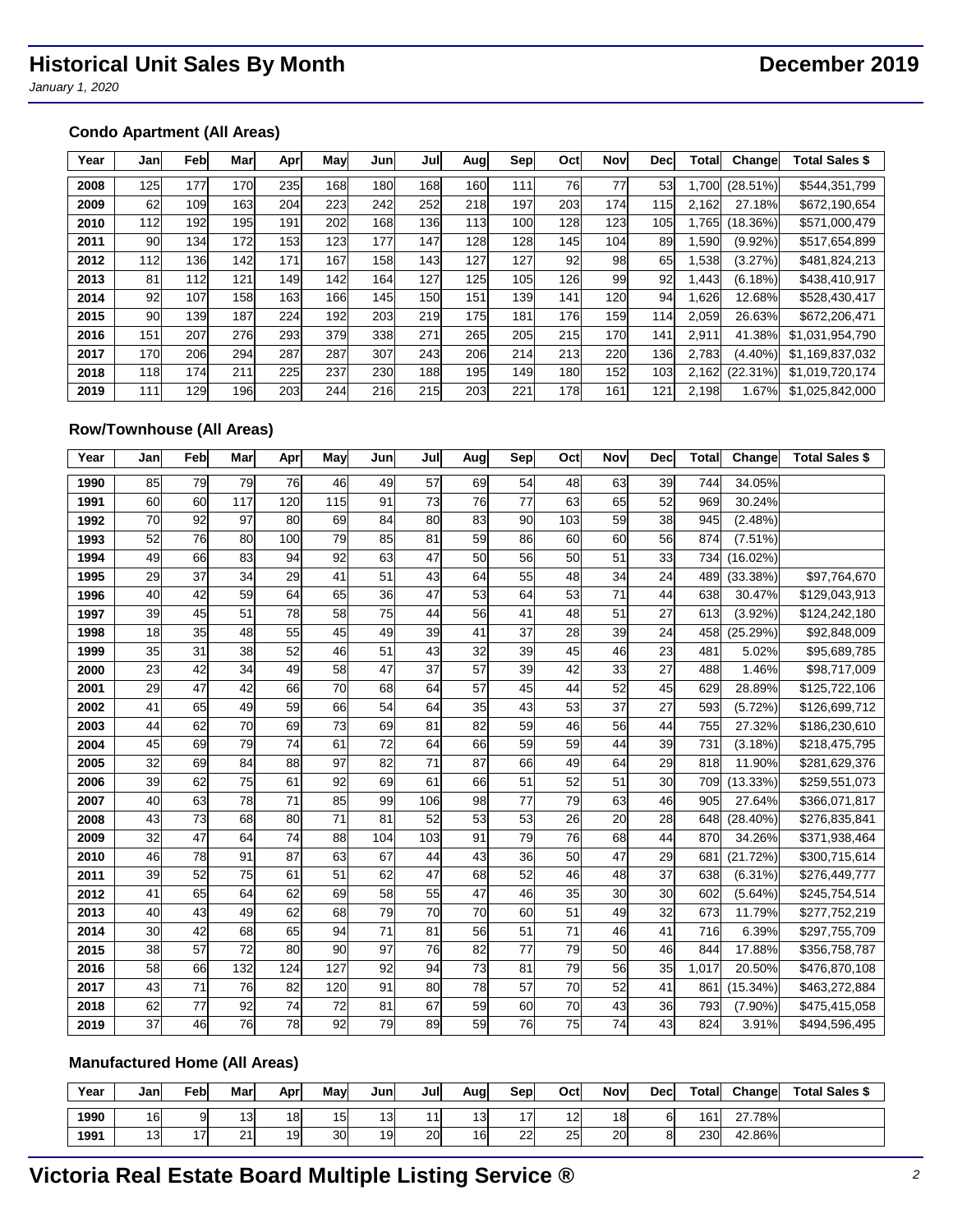*January 1, 2020*

## **Manufactured Home (All Areas)**

| Year | Jan | Feb | Mar | Apr | May | Jun | Jul             | Augl | Sep | Oct | Nov            | <b>Dec</b> | <b>Total</b> | Change      | <b>Total Sales \$</b> |
|------|-----|-----|-----|-----|-----|-----|-----------------|------|-----|-----|----------------|------------|--------------|-------------|-----------------------|
| 1992 | 15  | 16  | 18  | 20  | 15  | 23  | 23              | 20   | 24  | 23  | 20             | 17         | 234          | 1.74%       |                       |
| 1993 | 9   | 17  | 28  | 32  | 20  | 20  | $\overline{27}$ | 16   | 10  | 17  | 12             | 11         | 219          | (6.41%      |                       |
| 1994 | 18  | 14  | 21  | 9   | 12  | 13  | 13              | 23   | 14  | 13  | 17             | 10         | 177          | (19.18%)    |                       |
| 1995 | 8   | 10  | 27  | 17  | 19  | 17  | 25              | 24   | 10  | 18  | 10             | 12         | 197          | 11.30%      | \$13,986,695          |
| 1996 | 10  | 19  | 13  | 13  | 20  | 13  | 25              | 19   | 19  | 19  | 19             | 9          | 198          | 0.51%       | \$14,970,114          |
| 1997 | 12  | 11  | 11  | 17  | 18  | 18  | 14              | 11   | 14  | 18  | 8              | 6          | 158          | $(20.20\%)$ | \$12,293,388          |
| 1998 | 5   | 9   | 12  | 12  | 12  | 22  | 24              | 14   | 12  | 14  | 16             | 5          | 157          | (0.63%)     | \$10,019,950          |
| 1999 | 9   | 15  | 10  | 18  | 16  | 19  | 17              | 24   | 13  | 11  | 8              | 11         | 171          | 8.92%       | \$9,998,651           |
| 2000 |     | 6   | 17  | 6   | 13  | 14  | 9               | 17   | 12  | 13  | 17             | 10         | 141          | (17.54%)    | \$9,161,200           |
| 2001 | 12  | 14  | 25  | 15  | 14  | 19  | 22              | 16   | 18  | 13  | 14             | 14         | 196          | 39.01%      | \$13,458,900          |
| 2002 | 16  | 9   | 20  | 10  | 20  | 25  | 23              | 22   | 11  | 18  | 13             | 8          | 195          | $(0.51\%)$  | \$12,542,089          |
| 2003 | 15  | 14  | 20  | 14  | 17  | 17  | 17              | 15   | 18  | 19  | 13             | 13         | 192          | $(1.54\%)$  | \$13,442,615          |
| 2004 | 11  | 19  | 31  | 15  | 22  | 23  | 16              | 24   | 25  | 19  | 19             | 11         | 235          | 22.40%      | \$20,174,400          |
| 2005 | 14  | 16  | 16  | 20  | 32  | 19  | 18              | 28   | 13  | 17  | 19             | 15         | 227          | $(3.40\%)$  | \$22,380,550          |
| 2006 | 15  | 14  | 23  | 26  | 23  | 19  | 18              | 20   | 19  | 10  | 23             | 13         | 223          | (1.76%)     | \$25,649,200          |
| 2007 | 6   | 17  | 16  | 18  | 15  | 22  | $\overline{22}$ | 24   | 21  | 22  | 14             | 8          | 205          | (8.07%)     | \$26,239,825          |
| 2008 | 16  | 13  | 16  | 20  | 25  | 23  | 10              | 8    | 12  | 8   |                | 8          | 166          | $(19.02\%)$ | \$22,436,526          |
| 2009 | 5   | 7   | 11  | 11  | 8   | 18  | 14              | 11   | 15  | 12  | 15             | 12         | 139          | (16.27%)    | \$17,997,122          |
| 2010 | 8   | 14  | 14  | 6   | 12  | 20  | 18              | 15   | 13  | 15  | 19             | 9          | 163          | 17.27%      | \$23,730,429          |
| 2011 | 11  | 17  | 10  | 11  | 17  | 9   | 19              | 15   | 12  | 10  | 10             | 11         | 152          | (6.75%)     | \$21,805,750          |
| 2012 | 8   | 16  | 12  | 16  | 12  | 16  | 12              | 16   | 11  | 6   | 13             | 7          | 145          | $(4.61\%)$  | \$16,751,704          |
| 2013 | 10  | 13  | 12  | 14  | 18  | 17  | 17              | 16   | 16  | 18  | 17             | 7          | 175          | 20.69%      | \$20,008,400          |
| 2014 | 9   | 17  | 12  | 13  | 16  | 17  | 18              | 17   | 14  | 9   | 20             | 9          | 171          | (2.29%)     | \$20,725,153          |
| 2015 | 9   | 14  | 20  | 20  | 17  | 20  | 13              | 16   | 16  | 17  | 17             | 8          | 187          | 9.36%       | \$23,409,898          |
| 2016 | 12  | 14  | 24  | 17  | 20  | 15  | 25              | 18   | 18  | 12  | $\overline{7}$ | 11         | 193          | 3.21%       | \$29,916,733          |
| 2017 | 11  | 14  | 15  | 20  | 17  | 14  | 21              | 16   | 20  | 11  | 19             | 12         | 190          | $(1.55\%)$  | \$35,369,273          |
| 2018 | 11  | 8   | 16  | 20  | 12  | 10  | 13              | 12   | 11  | 16  | 13             | 12         | 154          | (18.95%)    | \$35,363,150          |
| 2019 | 9   | 14  | 10  | 14  | 19  | 15  | 19              | 16   | 11  | 12  | $\overline{7}$ | 11         | 157          | 1.95%       | \$32,565,487          |

## **All Categories (All Areas Including Commercial)**

| Year | Jan | Feb | Mar | Apr   | May   | Jun | Jul | Aug | Sep | Oct | Nov | <b>Dec</b> | Total | Change     | <b>Total Sales \$</b> |
|------|-----|-----|-----|-------|-------|-----|-----|-----|-----|-----|-----|------------|-------|------------|-----------------------|
| 1990 | 686 | 672 | 697 | 593   | 441   | 455 | 517 | 632 | 621 | 575 | 499 | 361        | 6,749 | (24.47%)   | \$1,071,143,304       |
| 1991 | 437 | 647 | 959 | 1,003 | 1,083 | 814 | 806 | 768 | 742 | 737 | 695 | 550        | 9,241 | 36.92%     | \$1,548,206,530       |
| 1992 | 624 | 780 | 864 | 770   | 717   | 744 | 726 | 765 | 903 | 836 | 639 | 485        | 8,853 | $(4.20\%)$ | \$1,715,039,580       |
| 1993 | 493 | 654 | 854 | 814   | 748   | 787 | 668 | 639 | 632 | 634 | 586 | 466        | 7,975 | $(9.92\%)$ | \$1,659,599,119       |
| 1994 | 541 | 712 | 807 | 743   | 672   | 571 | 465 | 507 | 477 | 432 | 499 | 356        | 6,782 | (14.96%)   | \$1,463,283,759       |
| 1995 | 277 | 311 | 421 | 335   | 462   | 506 | 548 | 727 | 531 | 576 | 452 | 371        | 5,517 | (18.65%)   | \$1,157,138,206       |
| 1996 | 354 | 500 | 599 | 655   | 598   | 483 | 610 | 566 | 546 | 617 | 688 | 480        | 6,696 | 21.37%     | \$1,416,636,174       |
| 1997 | 419 | 494 | 514 | 683   | 617   | 642 | 568 | 521 | 477 | 515 | 451 | 376        | 6,277 | (6.26%)    | \$1,360,459,875       |
| 1998 | 366 | 362 | 476 | 494   | 483   | 563 | 521 | 453 | 459 | 394 | 438 | 294        | 5,303 | (15.52%)   | \$1,146,880,334       |
| 1999 | 300 | 358 | 534 | 517   | 571   | 596 | 511 | 462 | 454 | 423 | 446 | 268        | 5,440 | 2.58%      | \$1,194,115,311       |
| 2000 | 283 | 389 | 491 | 447   | 556   | 511 | 450 | 515 | 446 | 482 | 387 | 298        | 5,255 | $(3.40\%)$ | \$1,172,973,251       |
| 2001 | 344 | 409 | 519 | 614   | 752   | 732 | 662 | 698 | 559 | 534 | 586 | 436        | 6,845 | 30.26%     | \$1,530,256,183       |
| 2002 | 603 | 614 | 693 | 789   | 825   | 659 | 725 | 633 | 603 | 640 | 527 | 414        | 7,725 | 12.86%     | \$1,838,106,986       |
| 2003 | 493 | 594 | 702 | 702   | 789   | 809 | 883 | 711 | 712 | 713 | 574 | 446        | 8,128 | 5.22%      | \$2,241,856,654       |
| 2004 | 452 | 651 | 896 | 820   | 774   | 781 | 739 | 667 | 650 | 614 | 583 | 568        | 8,195 | 0.82%      | \$2,647,133,167       |
| 2005 | 472 | 662 | 924 | 936   | 901   | 862 | 769 | 753 | 714 | 575 | 573 | 391        | 8,532 | 4.11%      | \$3,206,969,321       |
| 2006 | 496 | 658 | 843 | 780   | 909   | 762 | 677 | 694 | 593 | 590 | 571 | 385        | 7,958 | (6.73%)    | \$3,373,171,099       |
| 2007 | 442 | 707 | 833 | 898   | 963   | 949 | 922 | 846 | 632 | 708 | 623 | 408        | 8,931 | 12.23%     | \$4,146,651,569       |
| 2008 | 464 | 619 | 707 | 768   | 770   | 723 | 616 | 517 | 512 | 316 | 268 | 239        | 6,519 | (27.01%)   | \$3,111,882,746       |
| 2009 | 247 | 403 | 602 | 747   | 879   | 946 | 933 | 764 | 776 | 742 | 604 | 453        | 8,096 | 24.19%     | \$3,775,730,705       |